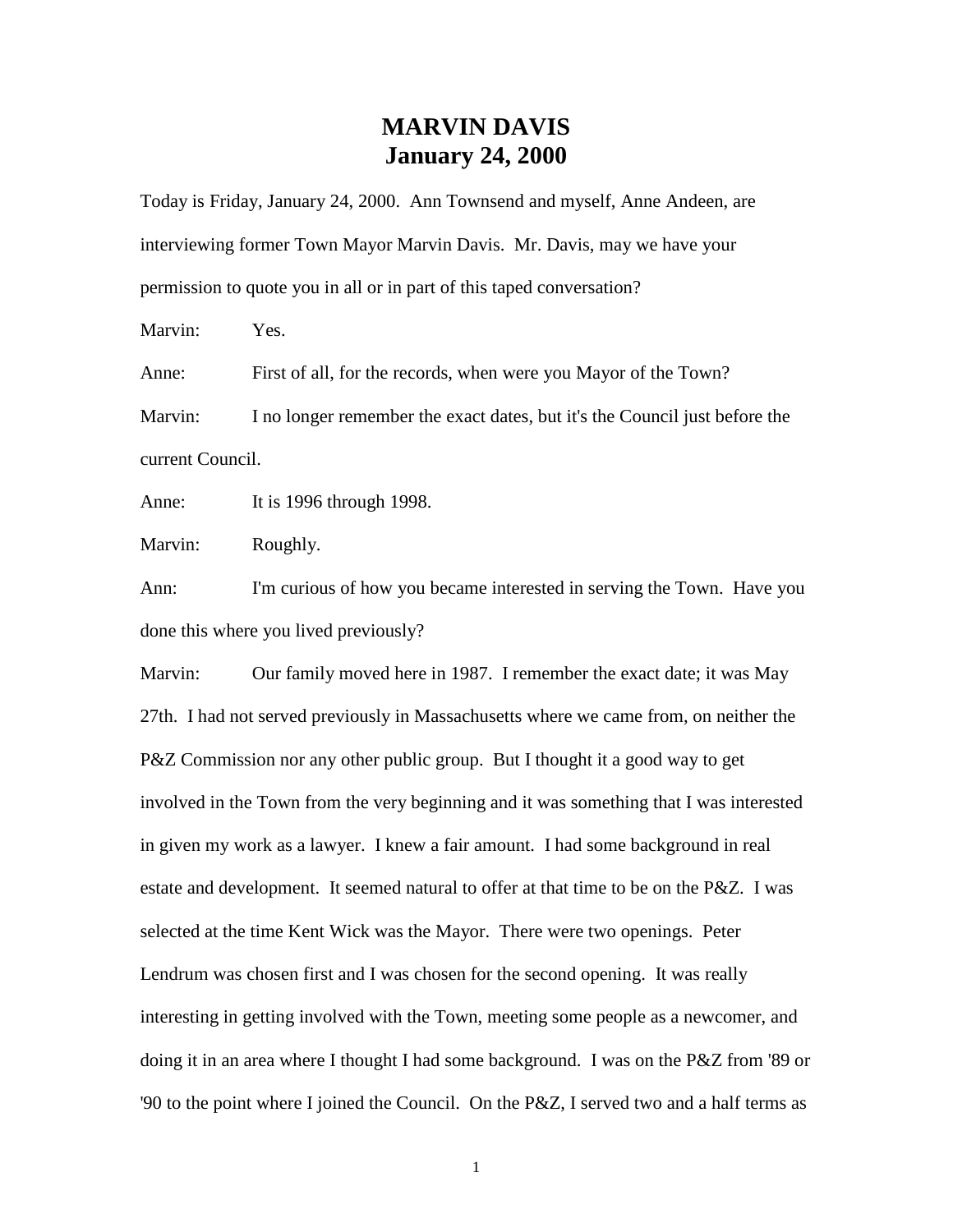Chairman. The half term was because unfortunately the current Chairman had a heart attack and retired midstream.

Anne: Then you were on the Council thereafter? Marvin: Did you say it was '98? Ann: '96. Marvin: I was sitting on the P&Z at the time that I ran for Council. Anne: I know that you campaigned on preserving open spaces and the character of the Town. What do you think you've accomplished along those lines while you were Mayor?

Marvin: It's been almost two years since our Council stepped down and I haven't given this a whole lot of thought since then. So, I won't have a complete list. But things that come to mind in no order of importance. What you're doing now is something that we initiated. It was our initiative to form the Historical Committee and begin these interviews and work toward a book on the 40th anniversary. We appointed the first Committee with Joan Horne as the Chairman, and funded it. That's really the start. Other things that were first. You see some art on the walls that now rotate as exhibits. We were the first to begin that Committee as well.

Anne: That was one of my questions, if you had had a chance to further art, since we have a number of artists living here in the Town, if you had found a way to involve artists in the Town?

Marvin: What we had hoped to do and actually did start was to get a series of rotating exhibits that would use the Town Hall walls, and think of it not as a gallery, per se so much, but as a place for local people to exhibit. We had one such exhibit while our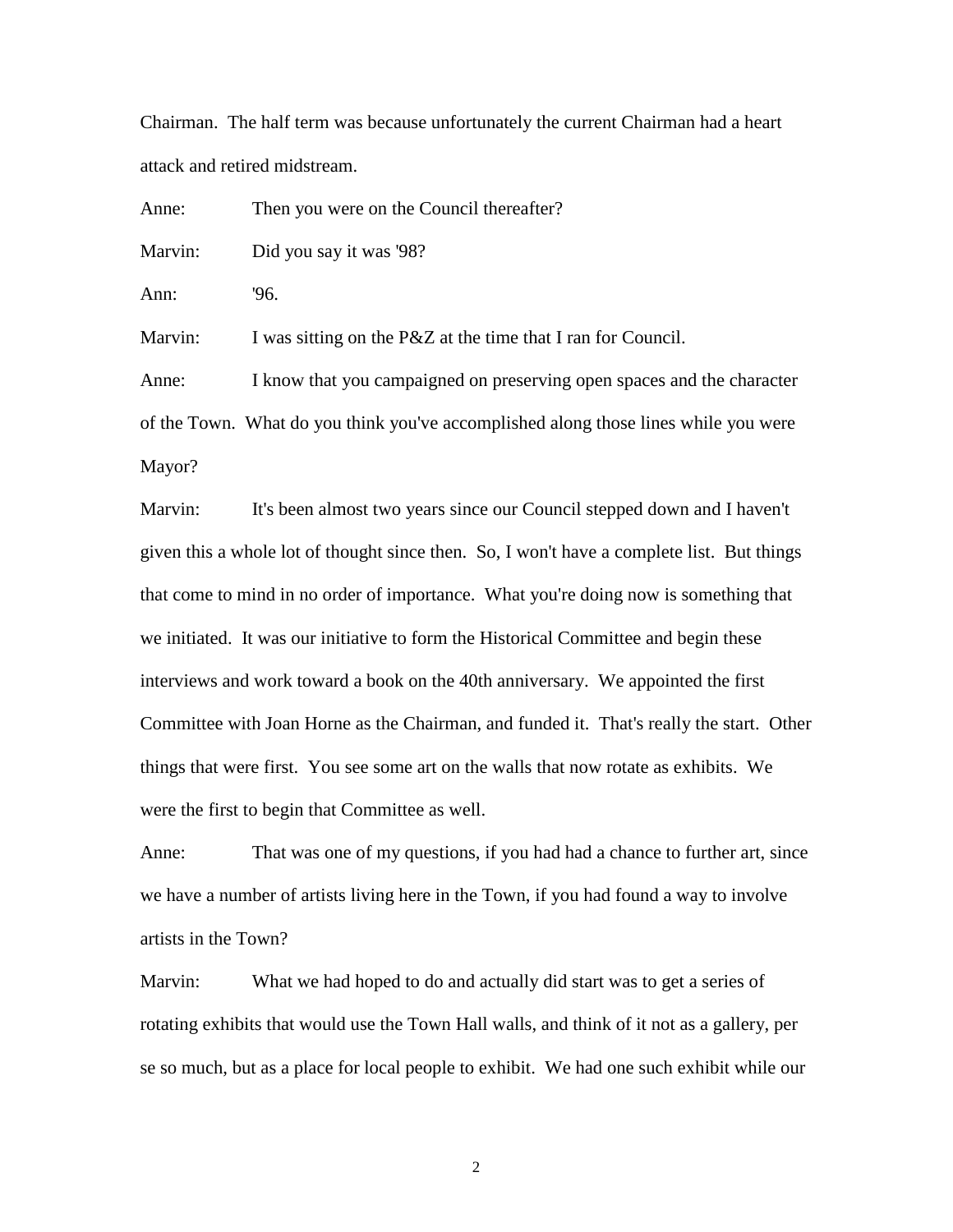Council sat and that Committee has continued. There have been at least two exhibits since then. So, I think we've been successful in that. I'm looking around for other things that I see that we initiated was to re-institute the award for the best worker. I forget what it's called right now.

Ann: The Mary Ann Brines Exceptional Performance Award.

Marvin: Yeah. That had been discontinued for a couple of years and we started it up again. Those are small things that I just see in front of me but there are a couple of others. On open space zoning, those are the keys to our Town, preserving the lifestyle. Lifestyle grows from the physical communities and keeping the zoning is very key to the lifestyle of the Town. The General Plan that existed at the time hadn't been revised, updated or seriously rethought for probably about 10 years. We did the first General Plan update in that period of time.

Anne: That's a big job.

Marvin: Oh, very big. Sylvia Yoder was the person who led the way with some others, including the current Chairman on the P&Z, George Adams. Then we had some people from the neighborhood, including an environmental designer from ASU, John Munier. It was a good Committee. It was effective, and within our short Council period, which was only two years, the General Plan was completely redone and got passed. I think that was one of the things that really brought most people in the Town together. Everyone was very supportive and appreciated the results. When I go to the Council meetings, it is still referred back to as the authority. The Plan says this is what we should aim for and then the comparison is made as to whether the proposal complies with the plan or not. I think that was key. One more, and I'm thinking as we go, is that for maybe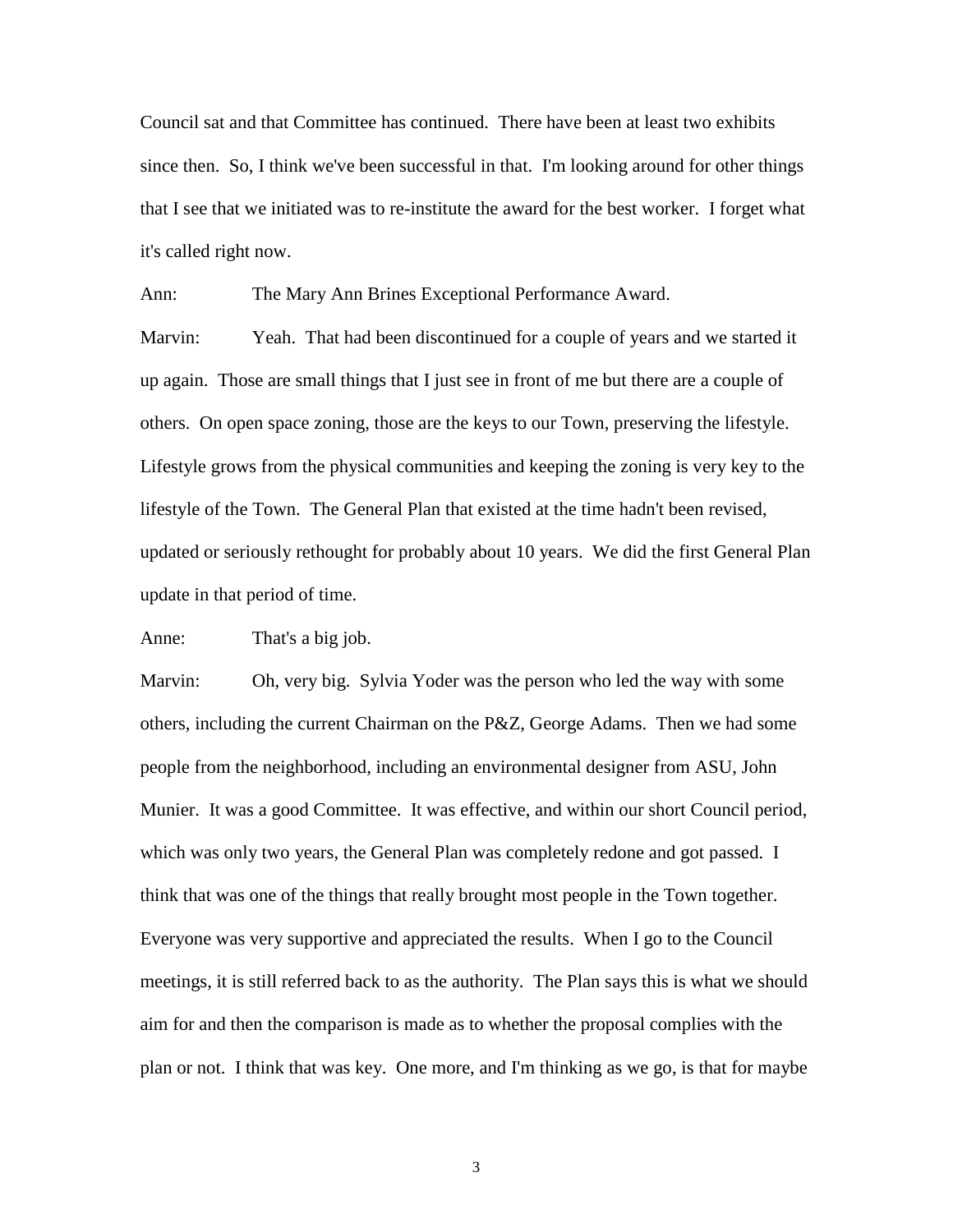ten years or so, various people have tried to start a Mummy Mountain Preserve or Trust. We accomplished that. We formed a Trust, drafted the instrument, formed a Committee, and again within that short two-year period, actually had as much land as the Town owned transferred into the Trust, and it continues today. That's five things off-hand without giving it a whole lot of thought.

Anne: I think that's pretty good.

Ann: Wonderful, and in only two years.

Anne: Those were a few things that I was interested in discussing. Did you have any impact on the hillside zoning?

Marvin: The Hillside Ordinance existed before us. We updated and amended some of the administrative procedures. The selection of the head of that review Committee was modified to some extent. The key regulations as to what you build and how much you can disturb were already in place.

Anne: Did you have a question about that?

Ann: No, are there any particular things in the grand scale of focusing for the future you felt was more important than others? Any particular items you thought were more critical?

Marvin: What's special about the Town is the physical place, which means that it has still the resemblance of a desert community. As you build more and more houses, the land gets cleared. But to the extent that your General Plan updates and your zoning ordinances, and then just the way in which you handle proposals in front of the Council or the P&Z, to the extent that you preserve the zoning codes, you then preserve in turn the physical place, which then allows you to preserve the lifestyle. All that is key and I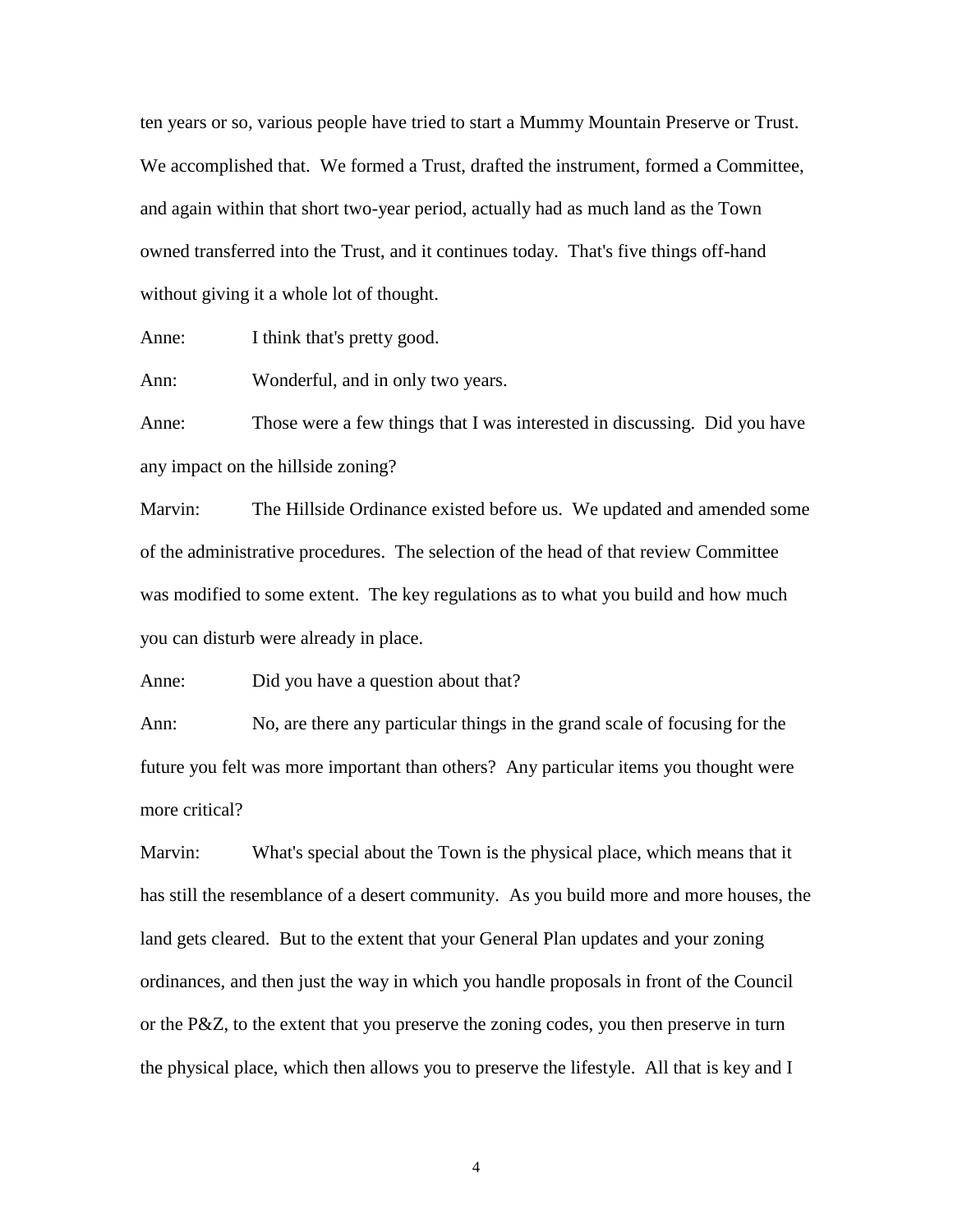think consistent with all the other Councils before us who also keyed in and preserved the Town through its zoning code. As the groups go forward, I think that will remain the key. If it ever was not, then the Town would change dramatically. We did have a few inquiries, mostly to me directly rather than through applications to the Council, about some of the parcels in Town that have not yet been developed. Most of those are on arterials and they could potentially go commercial. We were able to discourage people sufficiently so that those commercial applications didn't come forward. The challenges to the Town as it goes forward are what to do with a single acre at Tatum and Lincoln because it's hard to put a residence there and it's hard to know what to do with it. There's some space at Doubletree and Scottsdale Road, which is sufficient for a subdivision. When I first joined the Planning and Zoning, there were no residential subdivisions at Lincoln and Tatum. But we encouraged and actually brought in builders who have now completely built out two successful subdivisions there. At that time when I joined there was empty space where now exists Cheney Estates and Cheney Place. Both of those, because they were on Scottsdale, were thought to be potential commercial sites, or at least sites for a higher density than R-43. We were able to actually go out and seek and then encourage applications that would bring R-43 zoning and residential subdivisions, all of which were high-end and successful to those corners. There's a few such places left. I mentioned Doubletree and Scottsdale. In the other direction, as you go towards Jackrabbit and Scottsdale, there's an open space there that's been of interest to Scottsdale North Hospital, and other commercial users. The challenge right now is to encourage residential builders to come to those areas so that the Town becomes completely built out with residential and the threat of commercial no longer is there.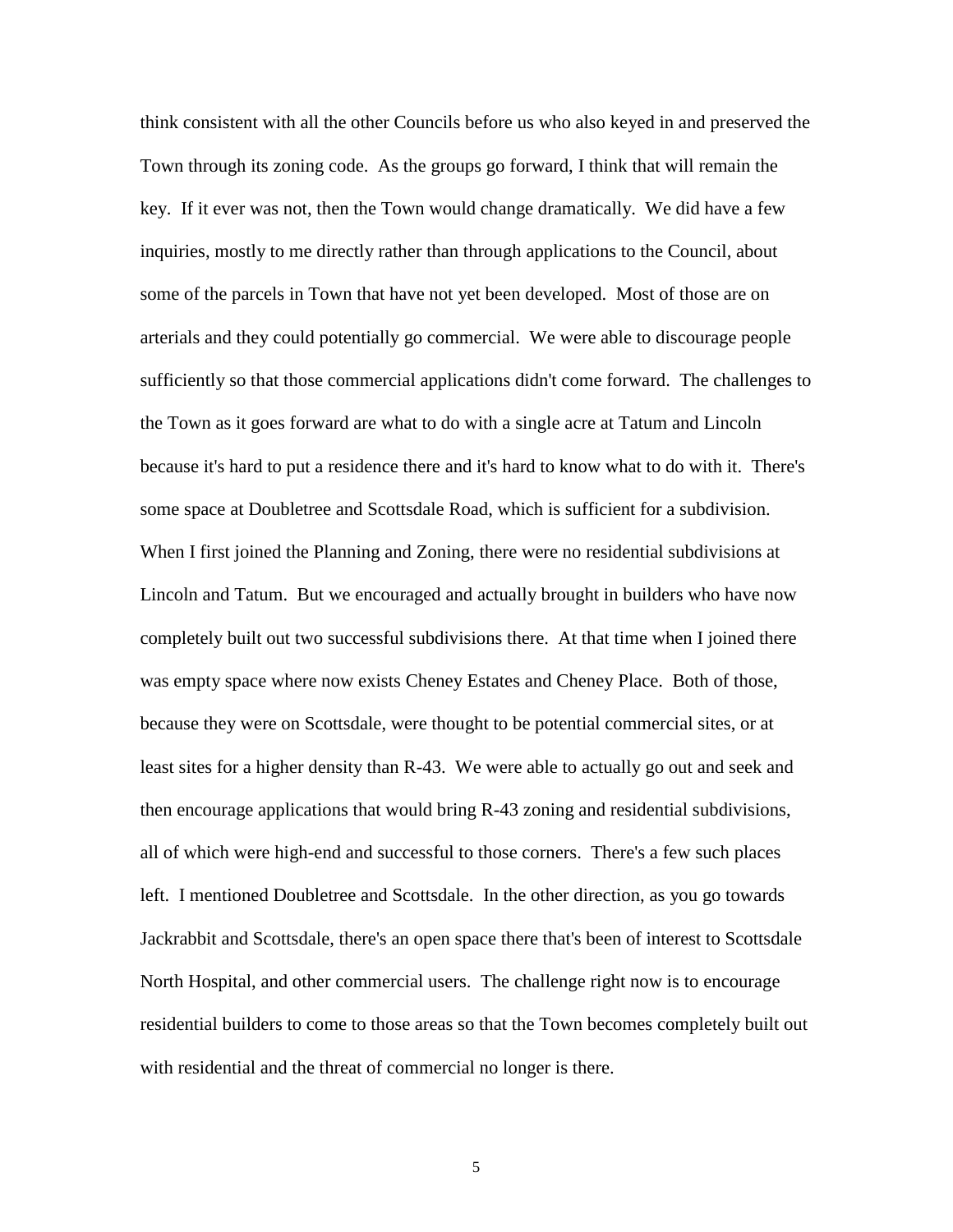The second challenge. The Mummy Mountain Trust went a long way to preserving land that the Town owned and giving the vehicle for people to contribute new properties to the Trust. We focused on land that was about 1500 feet elevation and above. That's not simply the top of the mountain, but it also doesn't extend all the way down to the bottom. The 1500-foot elevation is consistent with what they have done at Camelback Mountain. All that land above the 1500-foot mark is in a trust that was originally set up by Phoenix. That was essentially the model. But with a mountain, you can't just simply draw a line all the way around and think that 1500 is the right elevation. So we're trying for everything that has any height to it at all. As we go forward, the more that we can provide in estate planning vehicle or other reasons for people to contribute to the Trust, the more we will preserve the mountain and have something visual that will benefit everyone. There are a couple applications pending that date long, long back that threatens that. The current one is the Donahoe property and the Town, in my mind, had a vehicle to put that into the Trust. Our Council started a condemnation suit but the current Council decided not to continue that suit. Now they need another solution. There's just a few, really two or three parcels like that, which if put in the trust, then the crest of the mountain would be preserved forever. There's the Donahoe property and at the end of upper Glen Drive there's some property owned by a single individual. There were four or five lots up there, we've got all but one and put it into the Trust. There's one remaining which is at the far end of upper Glen Drive. It's a very difficult place to build. For engineering reasons, it may never be developed, but it's still in private hands. I would like to see the land on top of the mountain, high up, purchased, if necessary, or obtained through donations and put in the Trust. Some will think that we should not purchase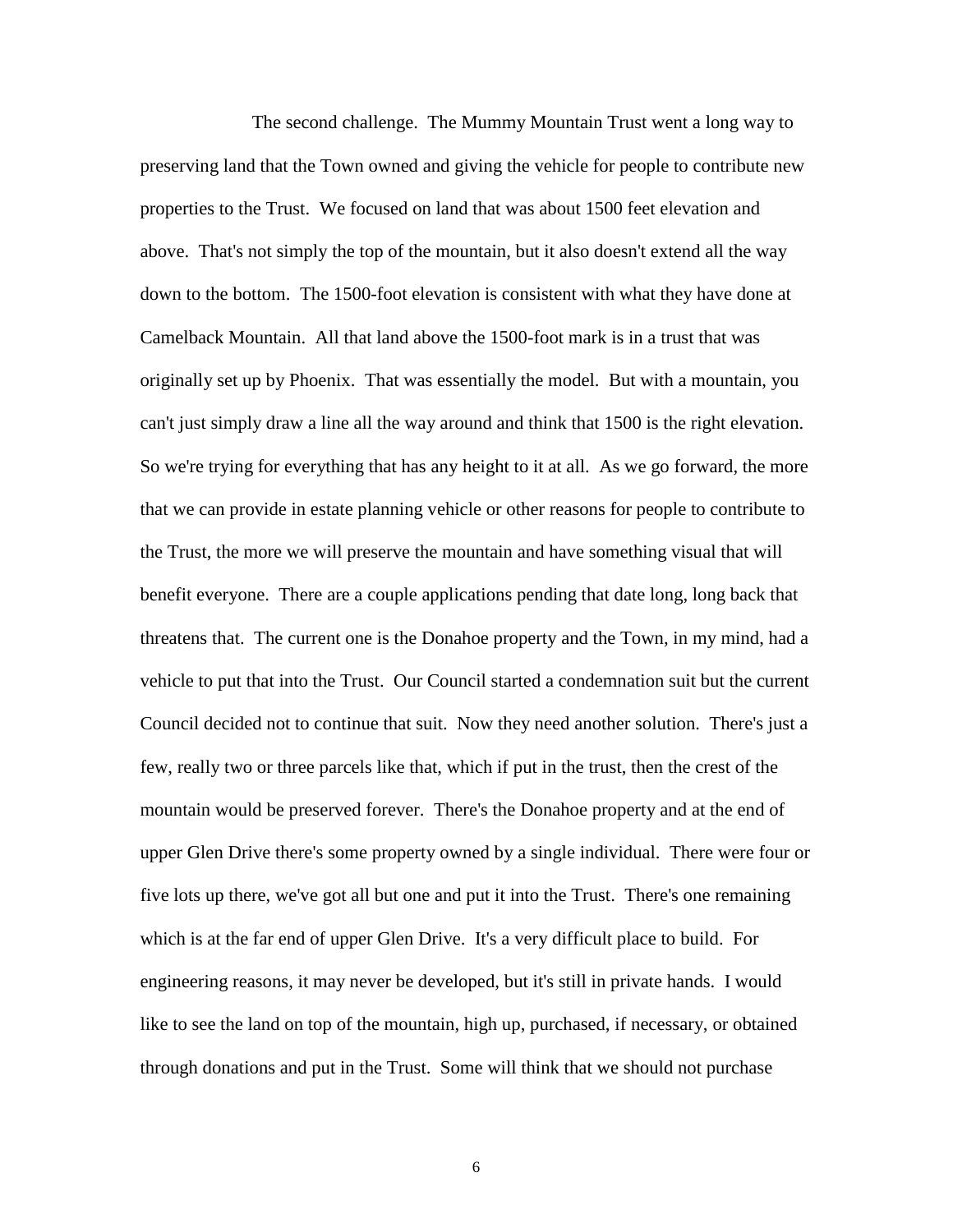because it's expensive and could set a precedent of sorts, but I think for what you're obtaining, the money isn't really the issue. You're just trying to preserve the mountain and once gone, it's gone forever and there's no way of getting it back.

Anne: I just read that Scottsdale has secured 240 acres more in the McDowell Mountains.

Marvin: And they purchased them.

Anne: I think everyone is getting on the bandwagon to preserve what we have. Marvin: Toward upper Glen Drive, when we purchased the four lots, all but one that's left there. I don't remember the purchase being criticized. I thought there was Town support for it because the result was a good one.

Ann: This one lot, are they holding out or is it just not for sale?

Marvin: It was not for sale at the time. It was in the hands of two private people. We bought everything that one of those persons must have had or owned but the second person just wasn't ready to sell.

Ann: Come back down the mountain a little bit, do you have any suggestions for the northeast corner of Tatum and Lincoln, the lot you were referring to a few minutes ago that was a problem lot?

Marvin: It's approximately one acre. I know there are current plans to put a right turn deceleration lane at that corner. Even with that right turn deceleration lane put in, there would still be a remaining one-acre, so it could be built. However, it will be difficult.

Ann: Who wants a home on the corner where 100,000 cars go through the intersection every day?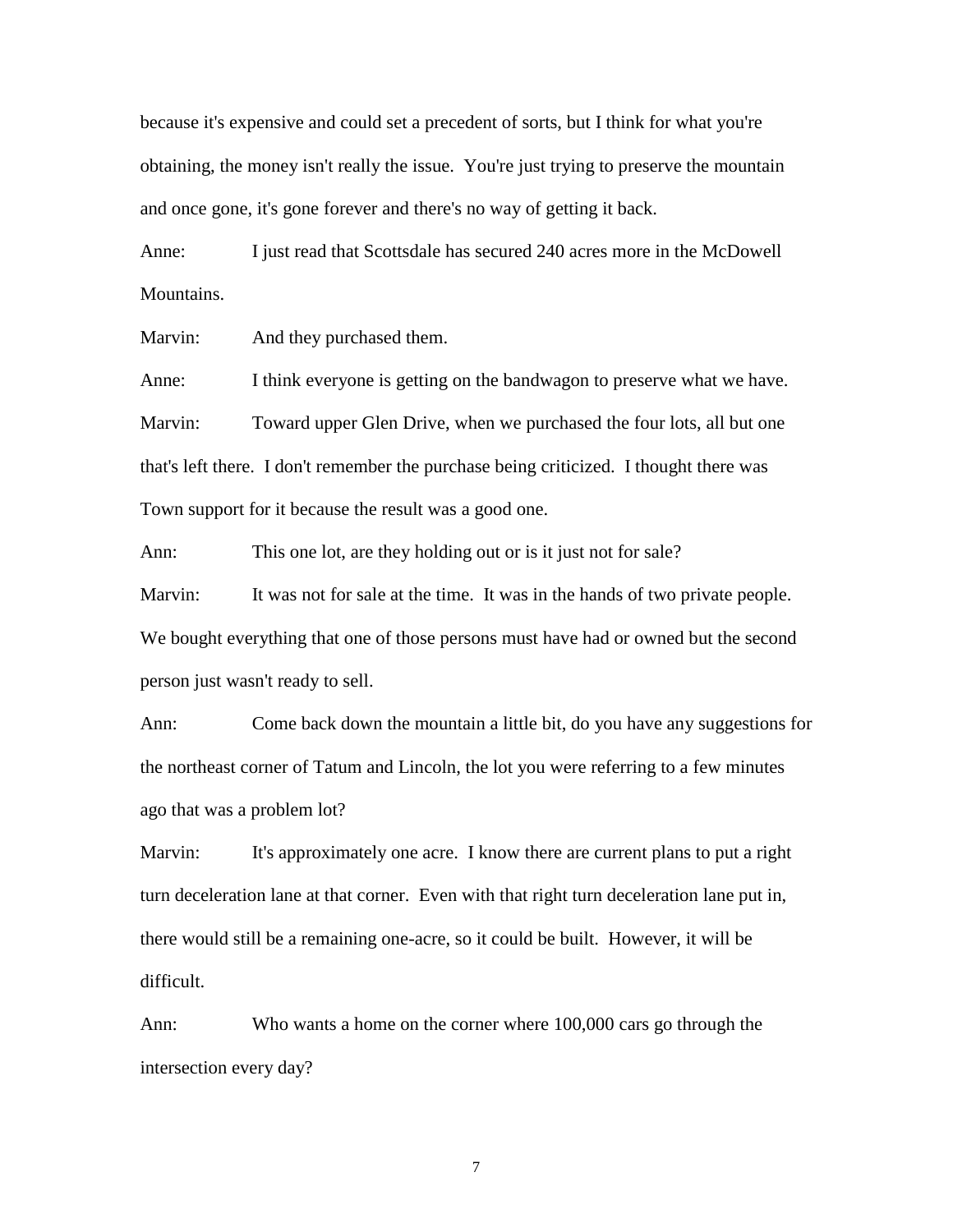Anne: I know when my husband was on Council, they thought that would be a good place for the Town to have its library, apart from Town Hall. And it wouldn't be a commercial enterprise necessarily but it wouldn't be a residential either.

Marvin: I will come to that question again. There's another one-acre lot at Mockingbird and Cheney. The owner of the lot at Tatum and Lincoln at times has wanted to exchange his lot for the lot at Mockingbird and Cheney which is owned by the Town. That can be built as a residence. It's also one acre. Then if the Town owns the lot at Lincoln and Tatum, you could at least preserve it against the threat of commercial. If it had no other use, you could make that into a public space that was well planted and be more attractive. That's important in its own right, but it would also take the threat out that it would be used for anything that we didn't want. Now a potential use are residence or for some public facility as you suggested a library. When the Town thought it needed a second fire station, that was considered. It's a busy corner but it was at least considered. But some other public use like that. But even a pocket park or just a landscaped open space would be of good use and a protective use. And the Town at the moment probably has no use for the acre it owns on Mockingbird. If that private owner was still interested, it's at least something to explore.

Ann: That would be very interesting. It seems like a nice fair trade too. It's a nice location at Cheney and Mockingbird.

Anne: I would think it's far better residential at Mockingbird than all those cars going at Tatum.

Marvin: The property at Mockingbird, because it's on flat land, is not a candidate for going into the Trust either. The Town, at the moment, I'm not aware it has any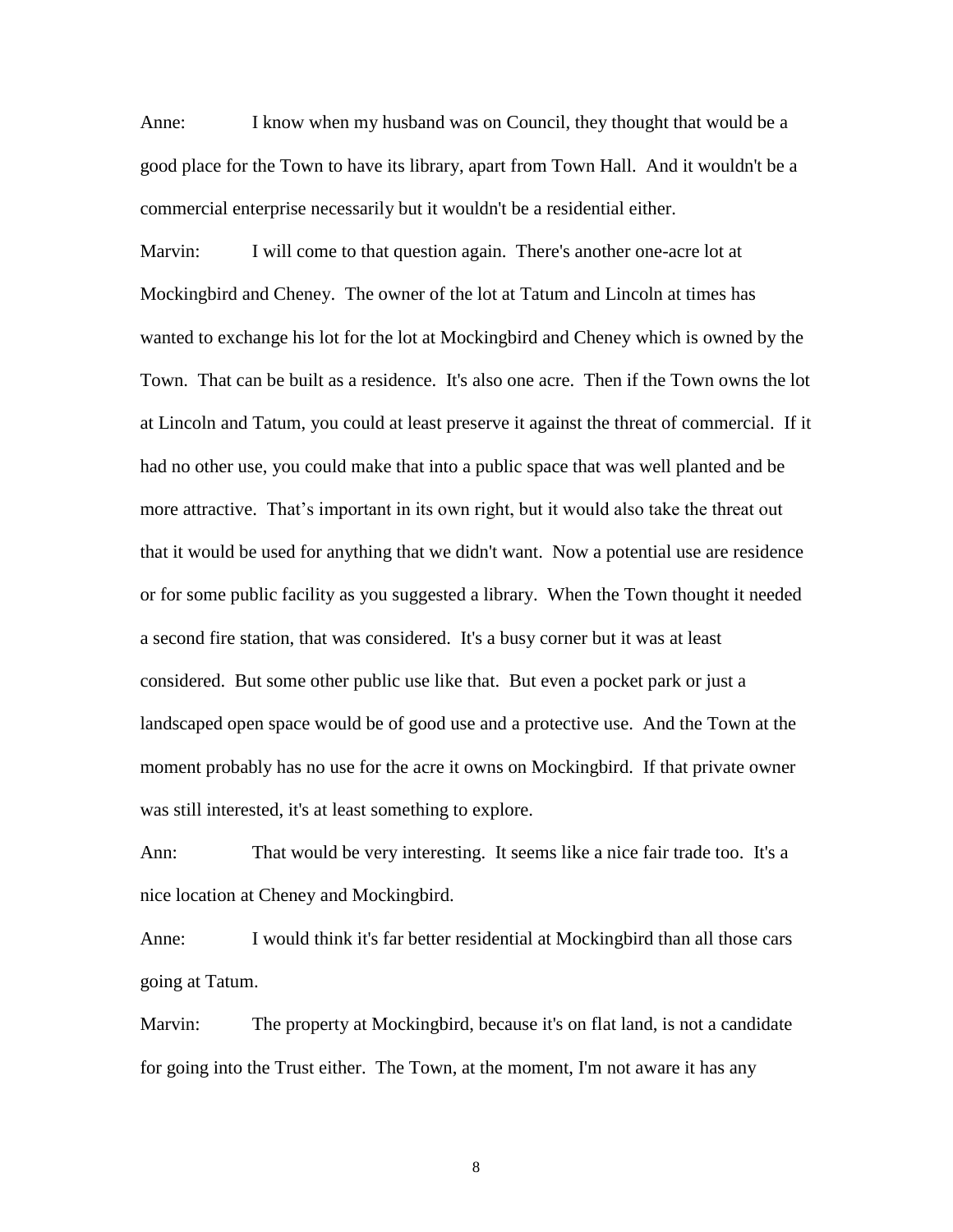intended use for it. I think it's at least worth considering. There's always other ways to slice the apple. I'm no longer involved in those discussions. During the period of our Council that was at least a consideration.

Ann: Do you know why the owner of the lot at Lincoln and Tatum is not pursuing that?

Marvin: No I don't.

Ann: I'm curious, it seems like such a good deal on trade and we could use a lot more plantings at that corner to reduce the carbon dioxide.

Marvin: Exactly.

Ann: It would be beneficial to humanity as well as the individual.

Anne: It would look nicer. Were there any changes or should there have been some changes in Town services in your opinion, for example, garbage, fire?

Marvin: One of the things that you could add to our credit and others might think not is that we gave more attention than previous Councils to just what kind of services and infrastructure improvements should be provided. Because the Town doesn't have a property tax, and I support that, the Town historically has not provided services. We have contract fire protection and we have police protection. Apart from that, individuals contract on their own for garbage or whatever else they might want. But because we don't have property taxes, it has also meant that we have not tried to get into the water business like most cities do so they have control over the mesh that supplies the water. And we do not have our own wastewater treatment system and we do not have other things where we control utilities that most towns or cities try to do. But during our term, we at least tried to get a handle on the kind of infrastructure improvements that would be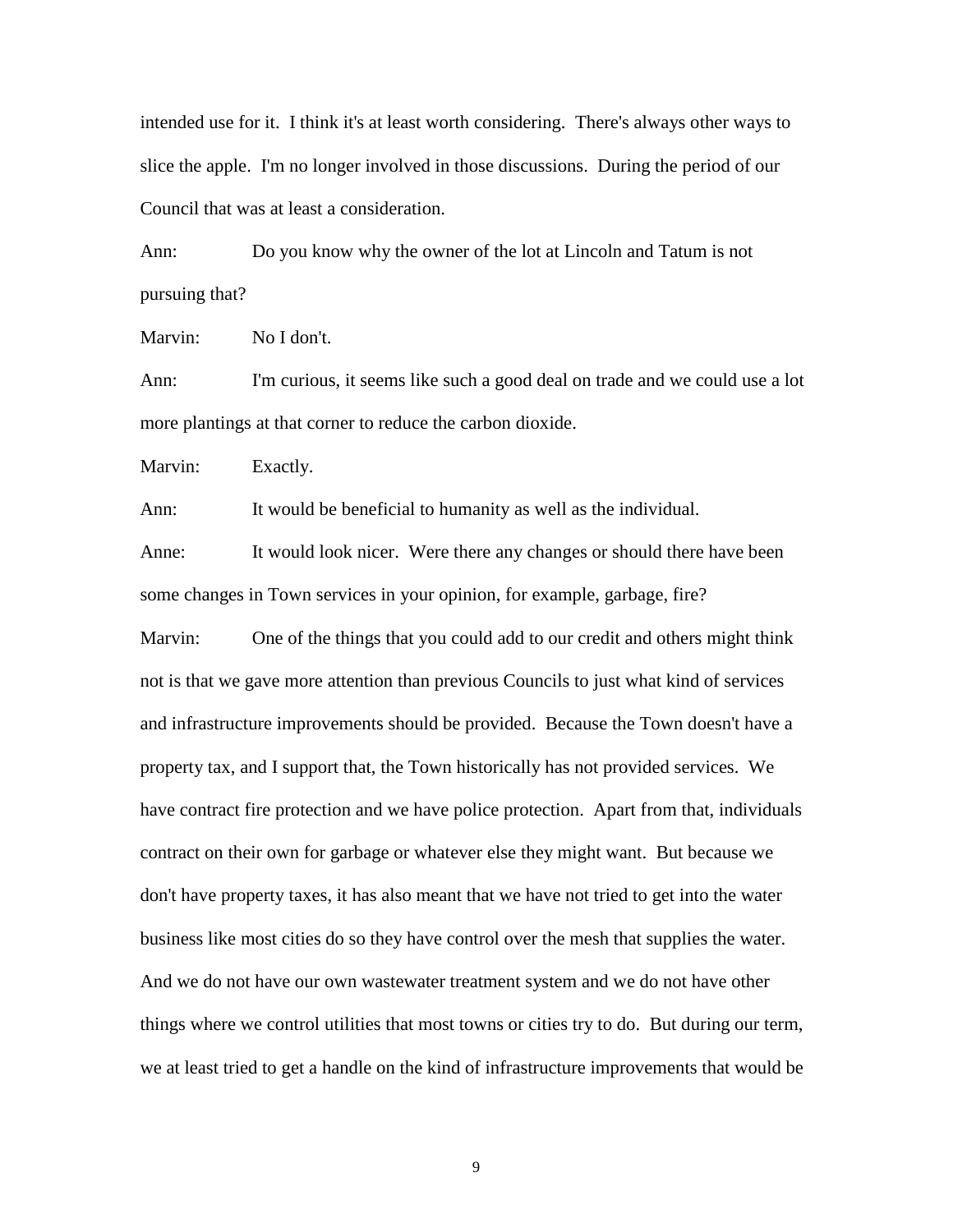needed over about a 25-year period. We actively started a program over a shorter period to replace all the recreational paths and sidewalks, and to extend them more. By the end of our Council term, there was a list which prioritized every rec path and sidewalk in need of repair and where new sidewalks would go. Historically, we haven't catered to the walker or to the young kid who doesn't drive. But at least it's a start. This will still predominantly be a driving community, but it does no harm to have places to walk as well.

Ann: Just out of curiosity, do you have any idea of how many miles of walkway there are?

Marvin: I don't know what the miles was but we put in about \$200,000, or something like that. I forget now the exact amount, but we had a dollar figure that we spent each year, whatever mileage that bought is what we did. I might be inaccurate on this so you might want to check, but what comes to mind, and this is a couple of years old now, is \$200,000 for each of those two years to build whatever that purchased. At the same time, water supply is given through private companies and that's easy administratively for the Town. But we have two or three and their service has not been uniform throughout the Town, and in parts of the Town, including where the Andeen family lives, the water pressure has not been up to par. During that period, we did negotiate with the City of Phoenix and were successful in getting them to update the system that serves that part of Town. That required an expenditure of nearly \$9 million dollars to put in new booster pumps to push the water up the mountain and to lay new pipe to carry it. I know at the time there was a slow down in construction because you couldn't approve lots that wouldn't have domestic water service. That has changed. Lots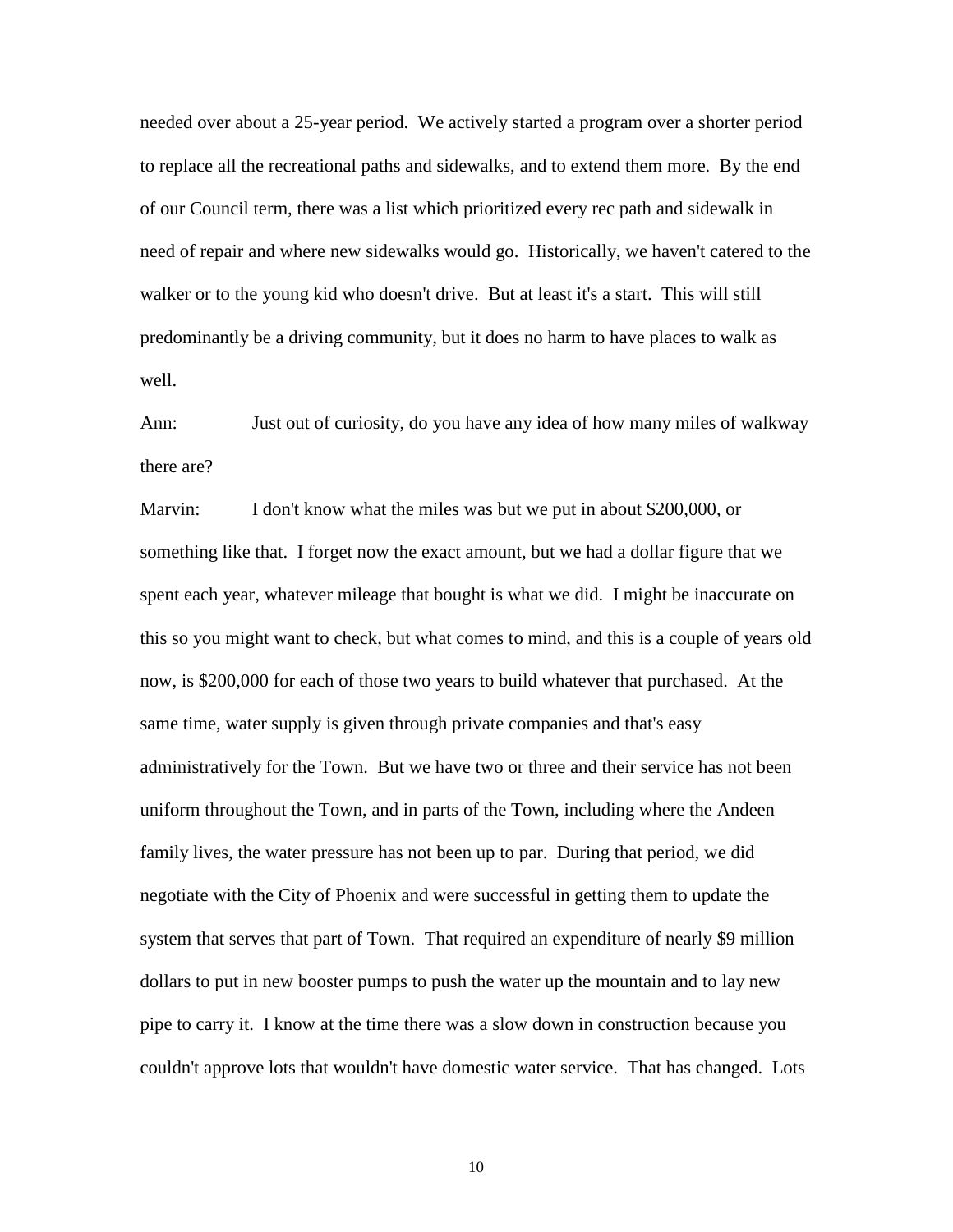that could not be sold then can be sold now. People who didn't have force in their showers in the morning now have it. That was part of a coordinated effort just to get a handle on the water companies and bring them up to a minimum standard. It wasn't simply in your area of Town, all of the companies, because they were left on their own, needed a little oversight.

Of course the big controversy in our Council had to do with sewer service. We successfully negotiated for Phoenix to provide sewer service to the west half the Town. Our negotiations with Scottsdale were a little bit more difficult. There was roughly a tenyear period of neglect where there was no contract with Scottsdale or Phoenix. As a result, there's no certainty about the services and how many new people could be tied in. I wouldn't suggest that the Town should be in the wastewater sewage business; that's a big expenditure for a Town our size. And it was always my preference not to have a treatment plant in our Town. Of course, that was the result. But in the course of those negotiations trying to bring things up after a ten-year period of neglect, bring them up to speed and bring prices current, services current. The big jump that occurred when something was silence for ten years and then came forward ten years later was controversial and a difficult period. But we now have sewer service for everyone; Phoenix and Scottsdale, to the point where at full build out, there will be service. And that would not have been the case without those negotiations.

We also have a capital improvement plan over 25 years to install sewer mains in every part of Town, which has never been the case. Our Town was founded at a time when septic systems were the norm and that's what most people have. Septic systems have a life span and they can be replaced but the County policy is to abate them so that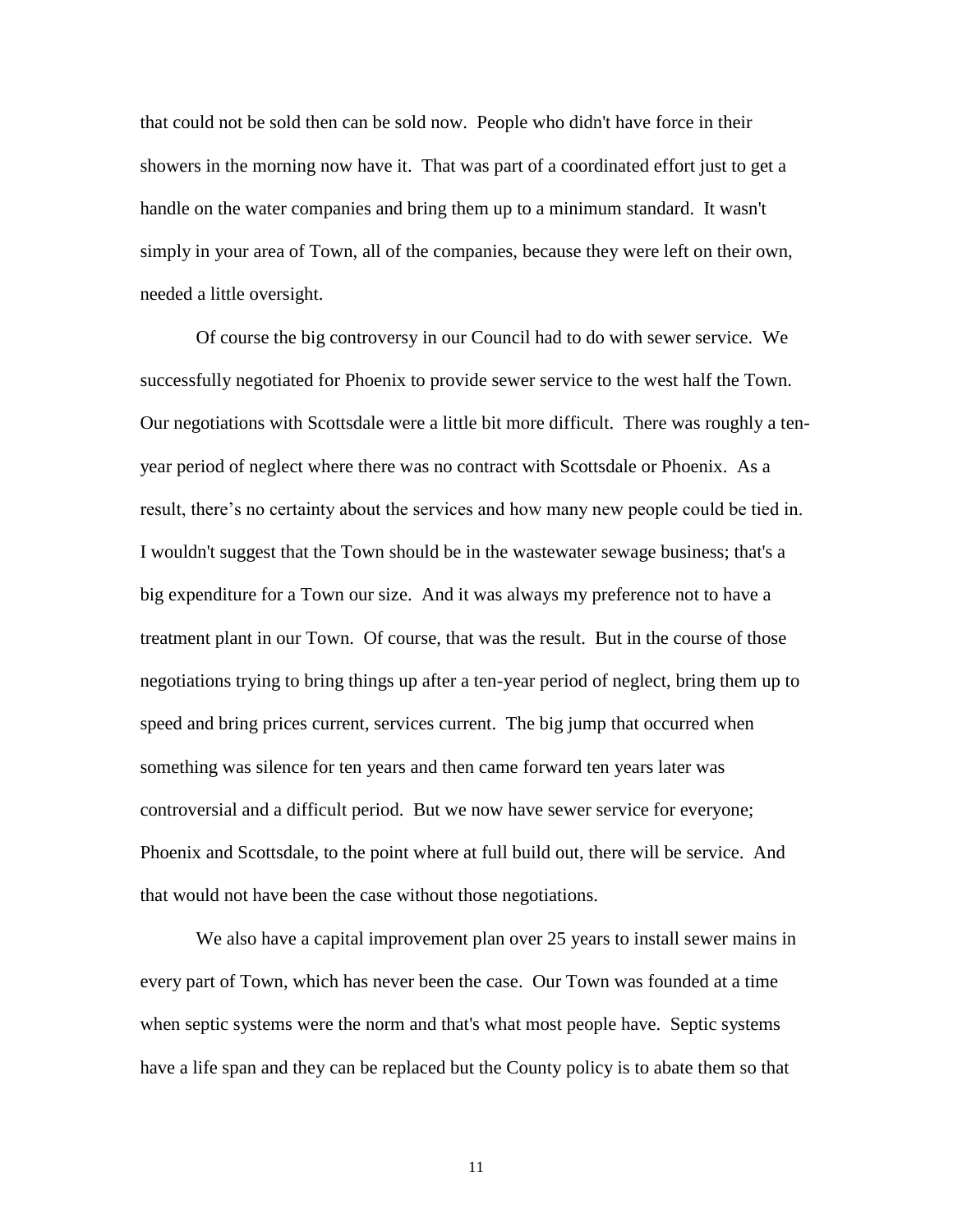they eventually disappear. Again I forget the exact numbers, but we now have an improvement plan over a 25-year period that will bring a sewer main within a quarter mile of every house in the Town. And should a street want to tie into the sewer main, there's also a program where the Town assists them to bring those lines from the street to the sewer main. Long term that was significant though it's probably not well appreciated. The news didn't get out as well as it could but that was a significant improvement for the Town.

Anne: When you mention sewer lines, I'm thinking of underground lines.

Marvin: That program for undergrounding electric utility lines was started several Councils before ours and we continued it under the existing contract. I won't say that we added to that but we facilitated it by hiring someone full time to oversee the districts. All of the Town was divided into districts, and I forget the exact number. Now there's a full time employee, Bob Ciccarelli, who organizes those districts, educates the people as to what they could and could not do, how much it will cost and then simply organizes the project. So in our period there were a lot of those districts that actually came to fruition and subscribed their money so that the undergrounding took place. The history of that is that the contract had been place for years but no one was undergrounding because we never got around to it. It was a partial payment from the Town and a partial payment from the services. But we never got around to collecting any money from the residents so nothing actually went underground. But that's happening more and more now and part of the influence is that the contract expires relatively soon. If we don't use the money that was available, then it would be gone. I believe that most of the districts that want to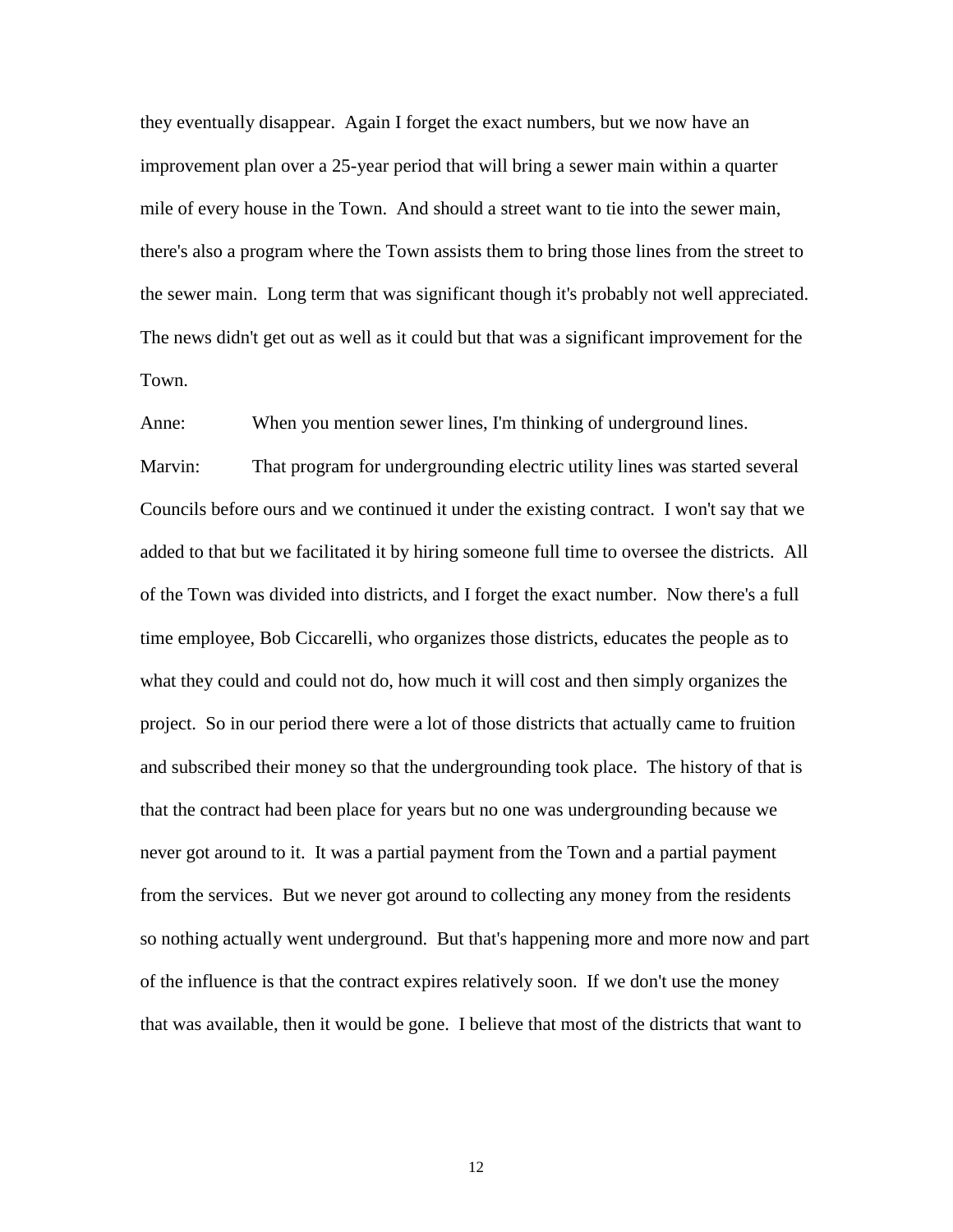underground are now organized and are just waiting for their turn to get the contractor to come and do their area.

Anne: As far as garbage collection is concerned, we have three that serve the Town.

Marvin: There's three that serve the Town.

Anne: Were there that many serving the Town when you were Mayor? Marvin: Yes. There was a discussion about a master contract with one or more garbage collectors.

Anne: It seems that somebody always has their trash out every day of the week and there's always a truck going by.

Marvin: Right. The focus is that since there's three companies and three separate schedules, there's always a loud and noisy truck coming by very early in the morning and could we be better served if there was either one schedule with one company maybe under a master contract, or if the Town was going to take on that service. We considered it late in our second year. The Town itself again did not want to take on the service. There's an administrative burden there and just the expense because we don't have a tax base; we'd have to install a tax. But there's another way to skin that cat by having a master contract analogous to our master contract with Rural/Metro. Give the service to one company and you set the standards and you'd oversee the standards. Now that's some administration, but far less than taking on the service yourself. I believe that discussion continues. We did not complete it at the time when our Council stepped down. I don't know if it's been pursued by the current Council. But the direction that things were going at the time was to have a master contract like the Rural/Metro contract where we set the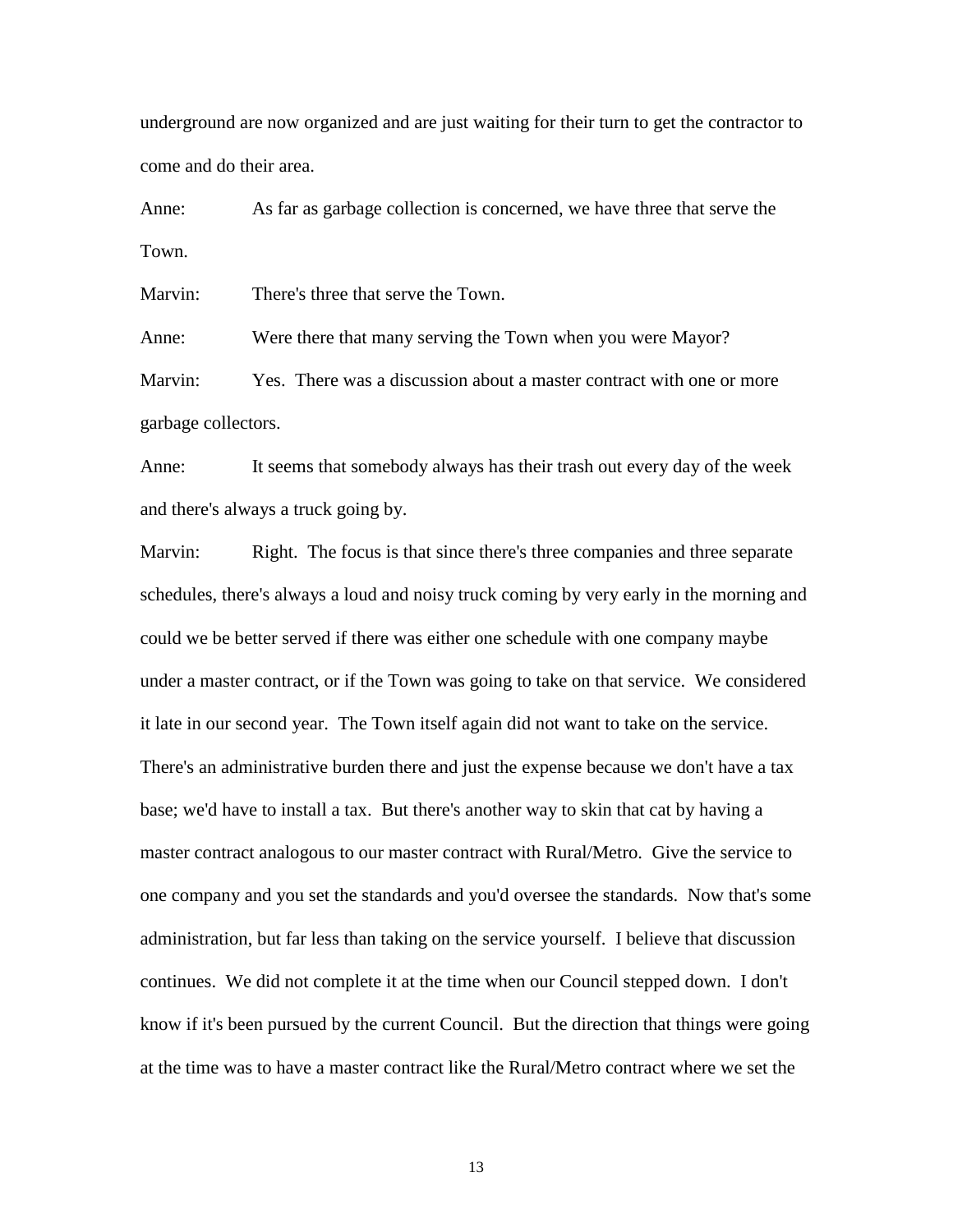standards and the schedule so that at a minimum, there would be one truck, and only one truck, maybe twice a week going through the neighborhood. It wouldn't be as it is now in some places where you have three trucks disturbing your neighborhood. Again, I don't know the status of that discussion with the current Council.

Anne: Was there any discussion during your time about the width of streets and traffic problems?

Marvin: Yes, traffic, as a problem was a high concern. Traffic engineering as a concept was the focus of much attention. At the time when many of the subdivisions in the Town were built, traffic engineering principles emphasized broad streets so that cars would be separate from each other. What they found an unintended consequence of the wide streets was that cars were separate but they went very fast because there was more room to speed. In those earlier subdivisions, you'll find also had a lot of straight streets. The current thinking on traffic engineering is that if you have curvilinear streets so that there's not a straight tract for people to speed. And second, if you have a narrower street, there's a perception that you don't go as fast because there's less space. Understand that there's a rotation where all the streets get either slurry sealed, or repaved, or refurbished in some way and then stripped. Every street is prioritized and there's a time period when you know your street is going to get done. When that was done, at the time those streets were then re-striped, in many instances, we did narrow them so that the appearance would act as a traffic deterrent. On a few select streets, there were also other traffic calming devices added. In the past, the Town has used speed humps and bumps, the difference being the height. We still use humps and bumps -- humps are lower than the bumps and cause less potential damage to the car as you go over it. We used those on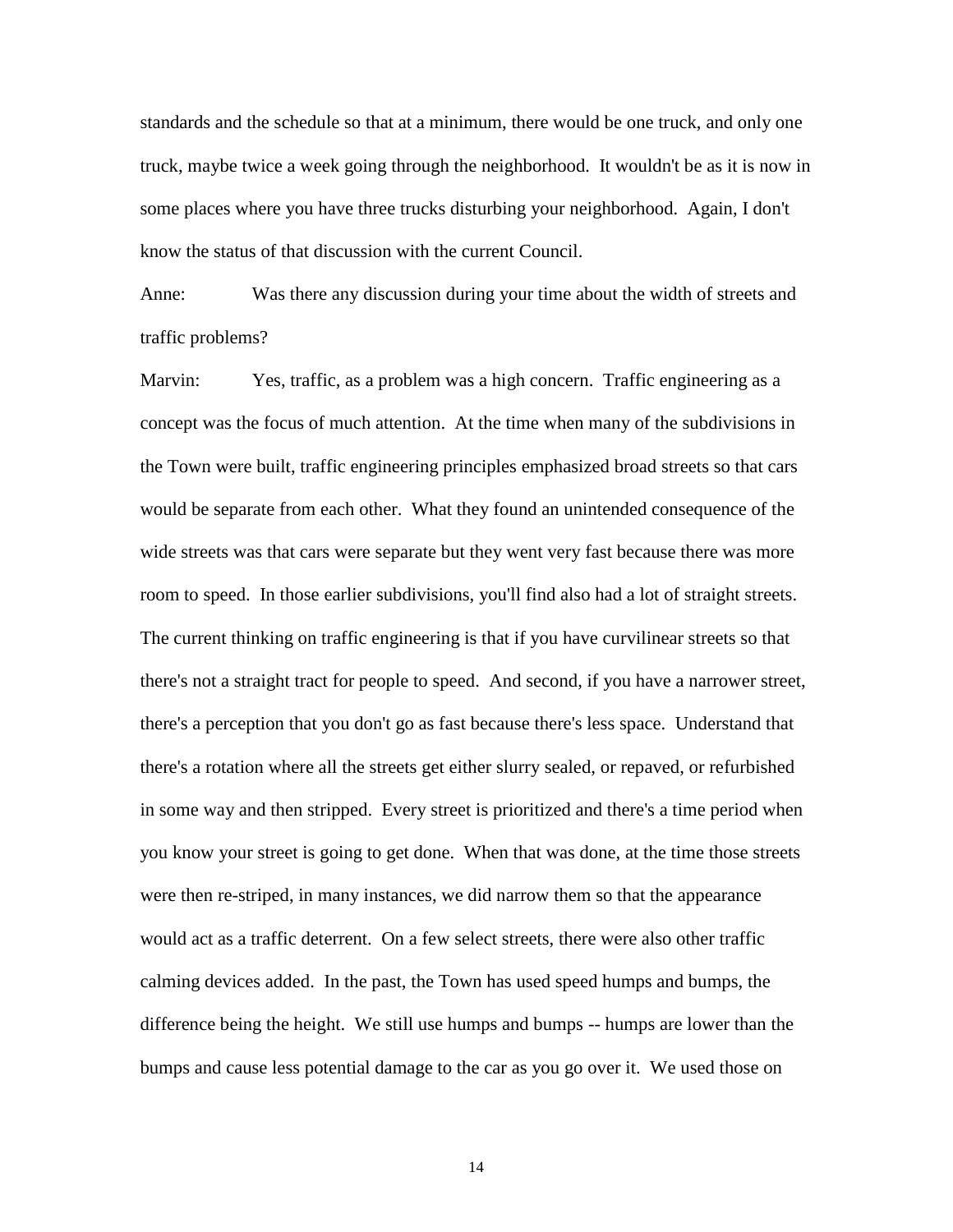Quail Run, but we used them elsewhere as well. The new traffic-calming device that we started to install is the roundabout at Indian Bend. There are other things in the middle of the road on 52nd Street, and there are some pavers in certain areas where you know you are entering the Town because it goes clickty-clack and it is time to slow down to a residential speed limit. Of course, there are the posted signs and other traffic engineering methods with two additional policemen hired and a couple of extra motorcycle bikes just so there would be more presence.

Traffic was a focus. Another useful traffic calming device was to try to orient the traffic so that it stayed on our main streets and would not bypass through the neighborhoods. Some of that was done through "No Left Turn" signs during certain periods. Some of it was done just by barricading one end of what would have been a bypass. For example, if you were on Mockingbird and you were going to go down Horseshoe Lane, you could come out on Lincoln, up to the point about eight or nine years ago when that neighborhood put in a barrier and then landscaped it. So that bypass doesn't exist anymore. Things like that were done in other areas where the commuter traffic were using neighborhood roads to bypass the busy arterial. The goal was to put them back onto the arterials.

I mentioned previously that we had updated the General Plan for the first time in roughly ten years. Well the older General Plan was focused on zoning and land use, but it did not have a circulation component. So we added a circulation component and addressed these kinds of issues about bypass traffic and traffic calming.

Ann: Would you define circulation component?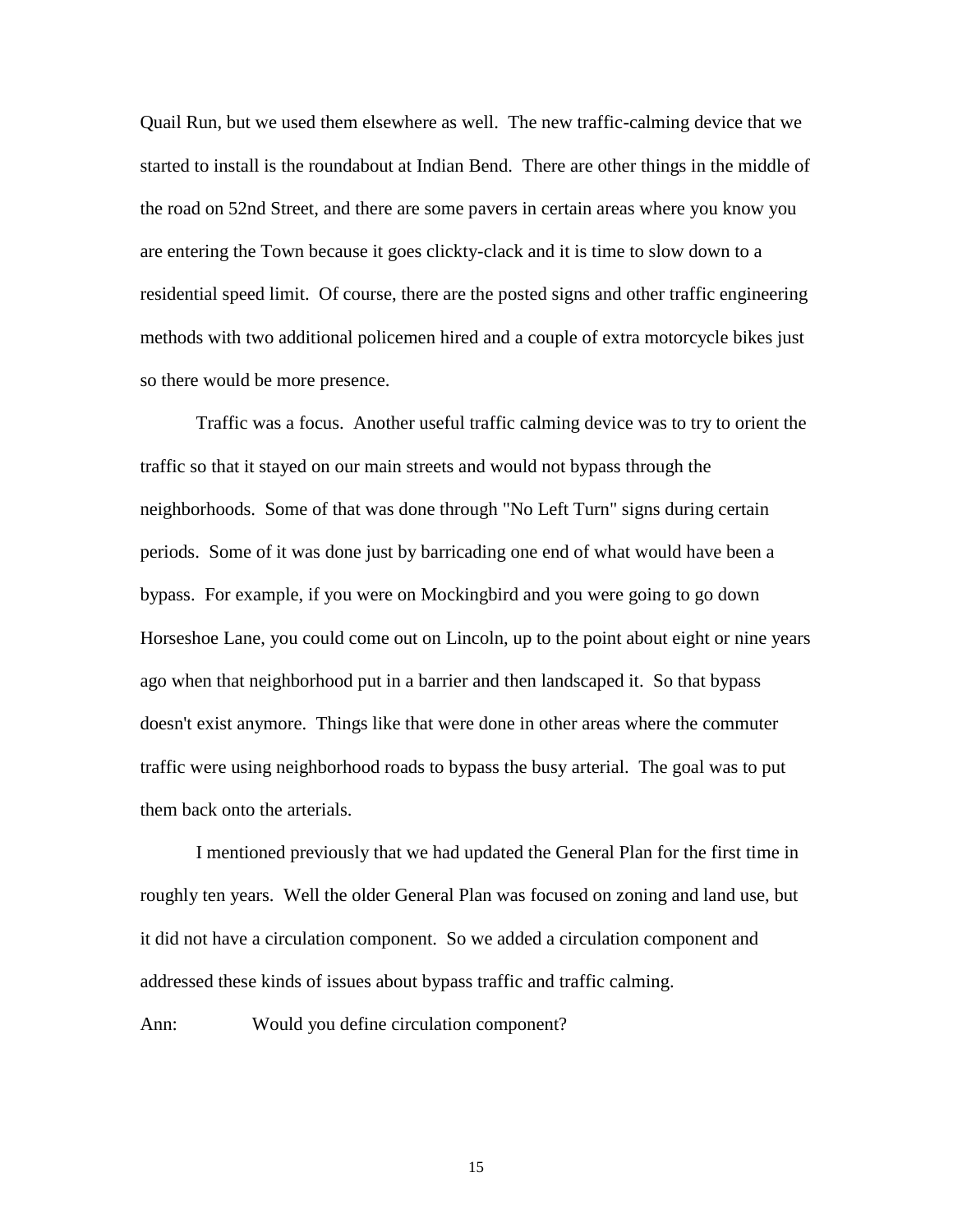Marvin: Circulation is just how traffic moves in and out. Some of it is cars and some of it is pedestrian and some of it is bikes. You'll find now that you have more streets striped with bicycle lanes than ever before. You have more recreation paths for people to walk and you have the attempt, successful or not, I can't say, to put the cars on the arterial streets. I think we are successful in keeping the commuter traffic along Lincoln, McDonald and Tatum, and not on little streets like Horseshoe or wherever. We can't be totally successful because people go where there's least resistance. It was a new portion of the General Plan to include the circulation system as essential. I think that was the beginning of the focus for traffic calming. It helped that certain neighborhoods wanted to change their street patterns.

Anne: A few years have passed since you've been in office and I'm wondering if there is anything you would have done differently or would have liked to see done differently?

Marvin: Yes, but no comment.

Ann: Then how can future Councils grow and improve without your advice? Marvin: Of course there is. Two years is a short period and some of us on that Council has been working with the Town and active in the Town Hall for nearly 10 years. Through my P&Z experience, I've been here one or two nights a week for almost 10 years. You have some sense of what you want to do when you come in. There were other people on the Council who had never served the Town before in any capacity and I believe there was a start up period so that it took awhile for them to get an orientation to know what they wanted to do and how best to get it done. In either case, whether you start in running or have a start-up period, two years is a very short period. There is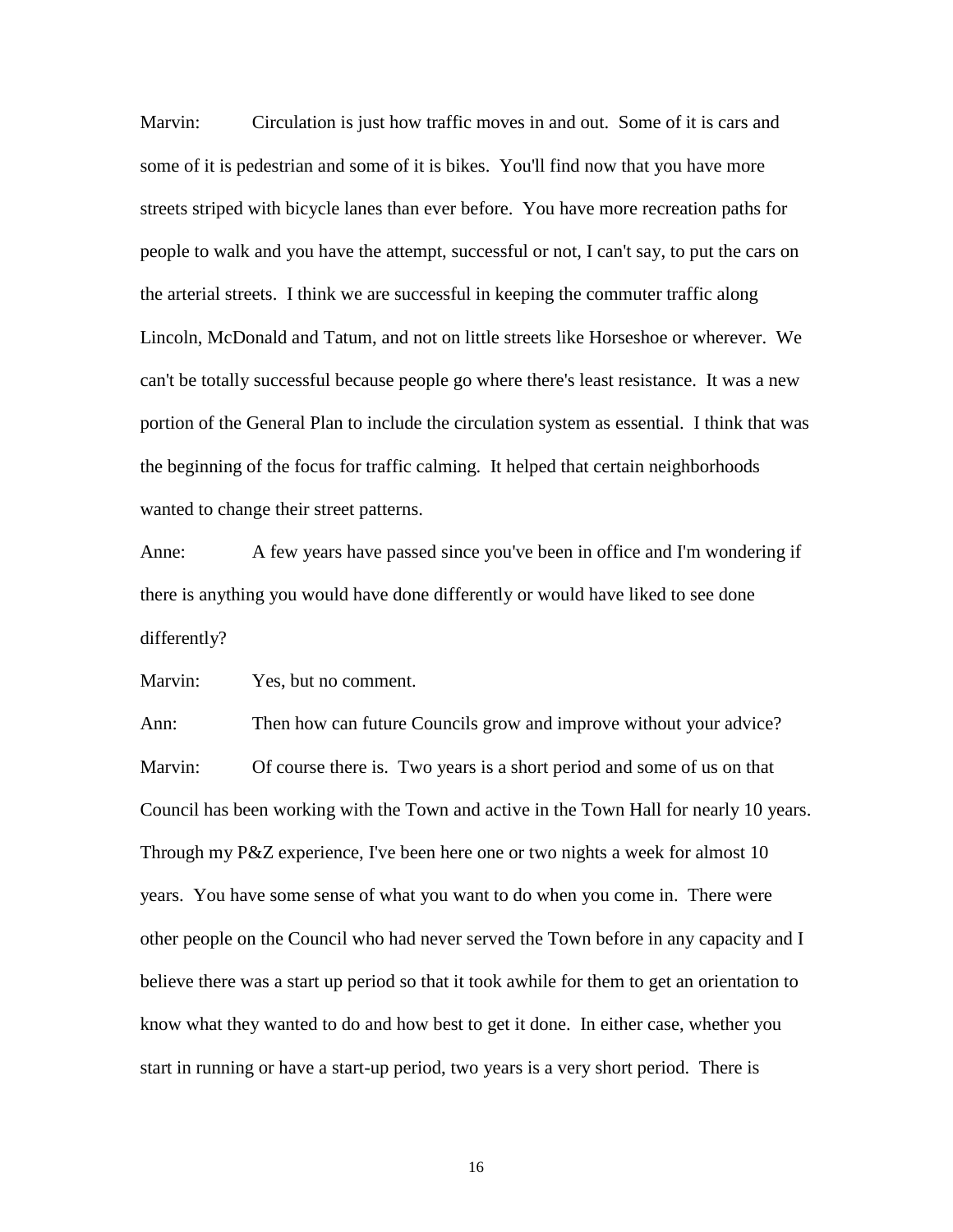always a sense of things left undone. It was during our Council that we also passed a new -- it wasn't by ordinance, it was by referendum, meaning a vote of all the people in the Town, that the terms got extended to four years. As of the next Council, not the current one but the next Council, four of those people will serve for four years. I think they will have a better chance to complete things that they started.

I believe that we did a whole lot that of things that continue, like your Committee, the art, the Mary Ann Brines, the Mummy Mountain Trust, the General Plan and so forth. I'm sure that with another two years, there would have even more.

Anne: You hardly get settled in, then you're planning to run again so that takes your attention.

Marvin: That's right. About a year and a half after you're into it, some people are thinking of running again. So there's always a sense of being incomplete. I'll say also that you have no control over who you serve with. It takes awhile for that group to meld together, sometimes it does and sometimes it doesn't. But the success of the Council depends on a large part of who else is there. If you really want to be most efficient and get the most done, it is sometimes dependent on how that group comes together or doesn't.

Ann: I'd like to know about your vision or what you think should happen on this Flood Control issue problem at Doubletree and Cherokee Wash?

Marvin: That's an issue that dates back not just to our Council but to the Council before. We were one of the Councils that did fund the design period. I think we funded a 20% or 30% stage. We were interested to know whether the flood problems at that corner could be solved and how it could best be done. The balance there is hard to strike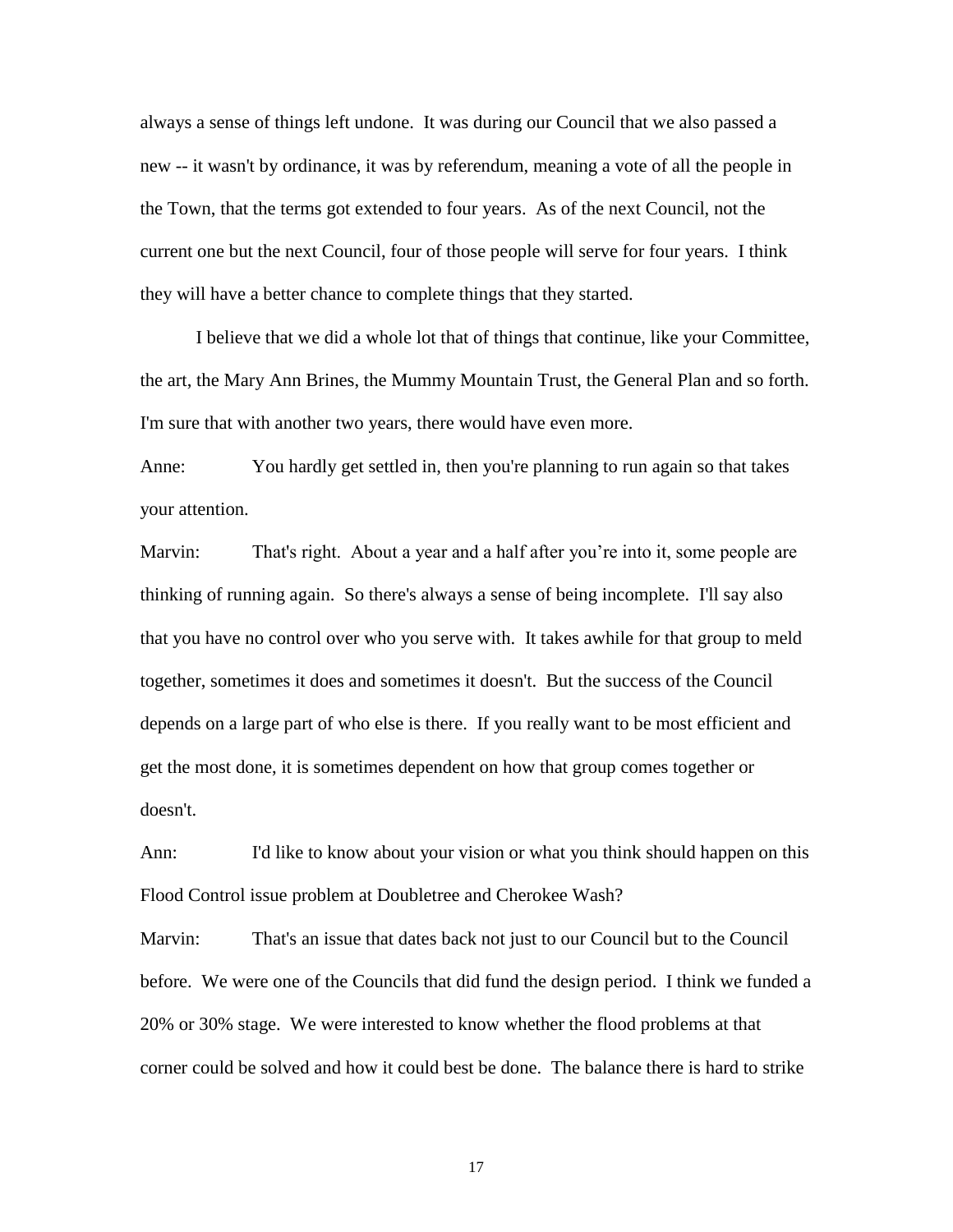because if you look at just the number of houses that are potentially threatened by flood, it's not a great number. But if you think on the other hand of what the responsibility of the Town is, even though it may not be a great number of houses, avoiding flood damage is something the Town probably should be responsible for. The issue then is if you want to do it, how best to get it done so that you help those who are in danger but don't cause too much expense or inconvenience to those who are not. Since most of the flood problem is focused on a single corner, you could call it a neighborhood concern, but when you're sitting on the Town Council, you have to think of it as something for the Town as a whole. I think that's probably why you have some disagreement among the neighbors now as to whether the Town should be focused on it or not. I think the notion of public service extends beyond the local neighborhood interest and therefore, it's proper for the Town to try to find a solution. I am not by training an engineer and never really understood what the best solution should be. I thought it useful though to fund enough of the design to know first if we can solve the problem, then what impact it would have. I also found it useful, and we were successful in getting the County at that time to commit to pay the lion's share of the cost. But when it started, it was about a \$12 million dollar project and the County committed to about \$9 million. I think those numbers have probably changed now but I don't know in which direction. At the time, relatively speaking, it was expensive, but the burden was mostly on the County. If it could have solved the problem, then I would have supported it. It's moved a lot since our time and I don't know what the technical solution being offered is right now. I'm not really in a position to say whether I now support the solution.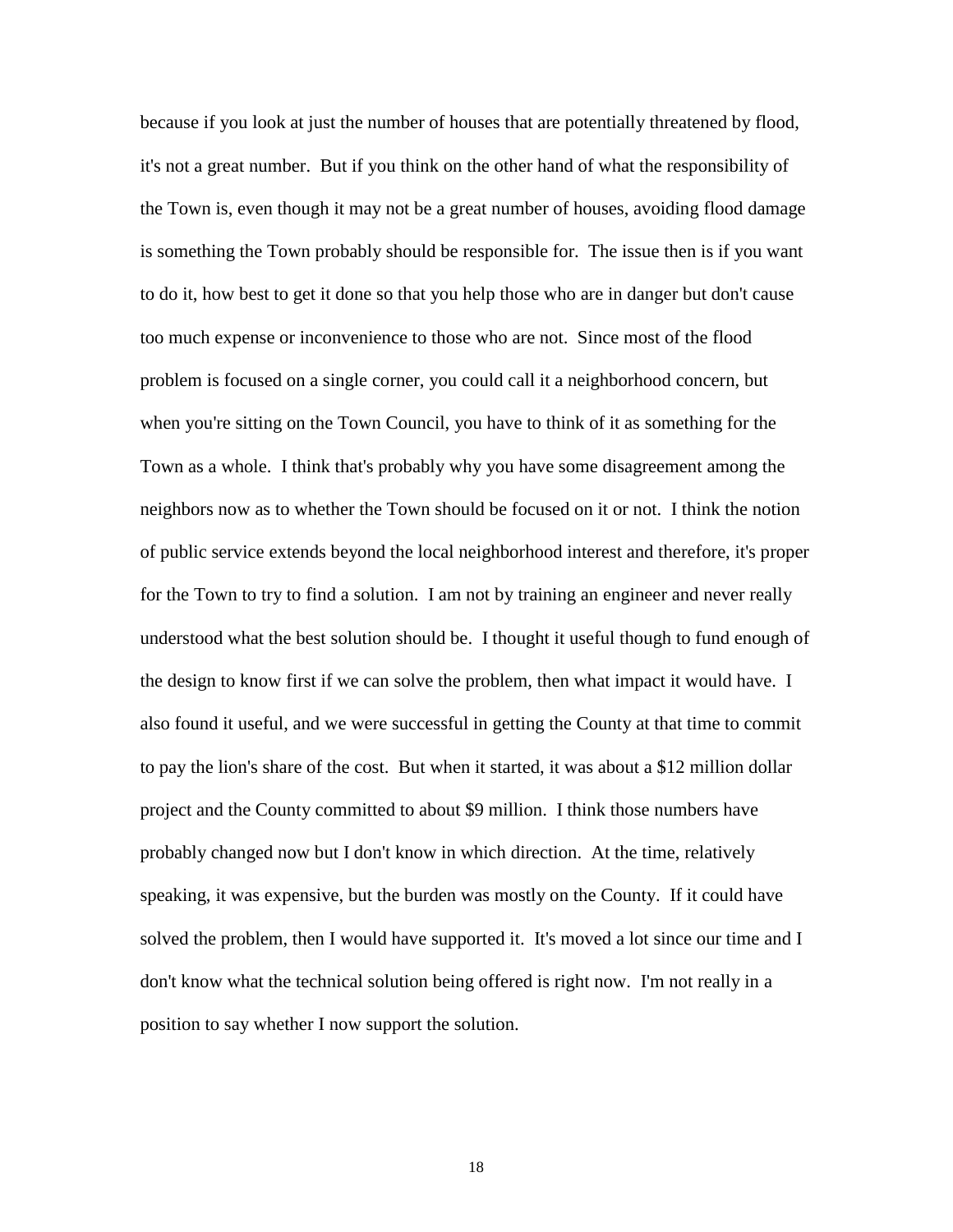Ann: But you liked the solution the engineers came up with at the time of your administration?

Marvin: At the time, they were going to put what was essentially a large pipe underneath Doubletree Road so the water flowed underneath the street. In conjunction with that, they would have widened Doubletree and gotten rid of the irrigation ditch on the side. I think that was consistent with what was done on the other end of Doubletree towards Scottsdale. All of Doubletree would have been improved. The houses would have been brought out of danger and there was an expense and you should never ignore the cost of things, but long term, that should not be what pushes you toward a decision one way or the other.

Ann: It's quite a dilemma. I think it takes a good flood for people to see it again. Those who haven't lived around there assume it's not so bad.

Marvin: The focus now is on Doubletree. But our immediate concern was actually with the Cherokee Wash. First we spent the money to clean up the Wash so there would be a place for water to flow. Then we passed new ordinances so that it became a nuisance to throw stuff into any wash to impede water flow. Those are natural washes, of course. But we tried to address what had been a chronic problem in the natural washes in that people were using them as the dump. I believe nowadays, Cherokee and the other washes in Town serve better as a result. But we never did solve Doubletree because the design work never got past that initial stage.

Ann: Were you ever able to get Phoenix to participate because it's my understanding some of the work they had done from years past actually facilitated more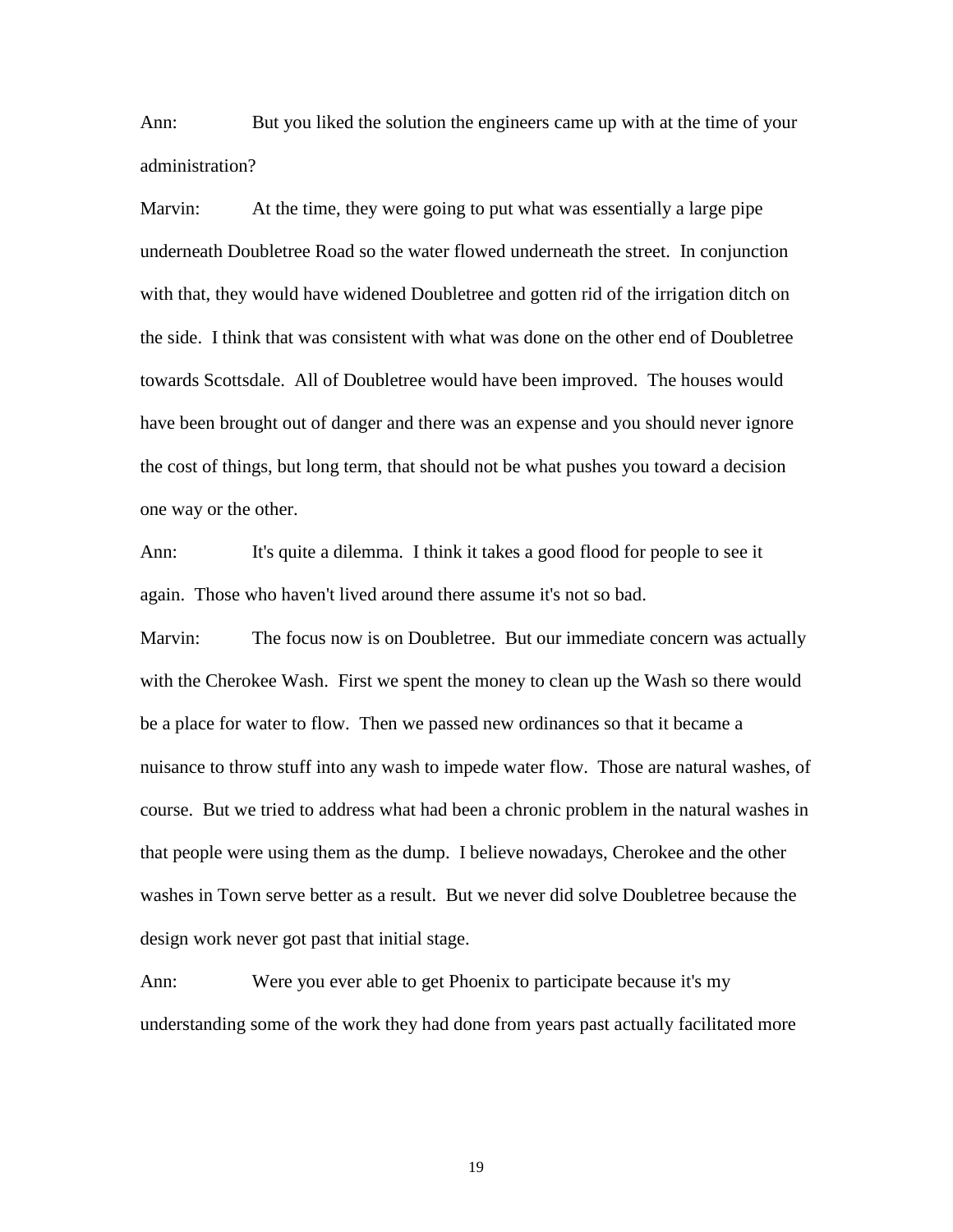water coming than was originally? I had heard that they were balking and didn't want to help with a solution.

Marvin: Our efforts were mostly with the County Flood Control. I wasn't aware of what you're referring to about Phoenix though. We were not talking to Phoenix and I think the proper jurisdiction is with the County Flood Control District. What we also do nowadays is have retention in each subdivision so that there is both retention and detention. But in any event, the water no longer sheet flows as we used to allow in the past. Part of the problem with that corner is water coming down the mountain just to the west and sheet flowing across these properties. It is difficult to retain or detain water on a mountain, but there is other flow from the flatter portion of the land that could have been handled differently over time, going way, way back. We have better control on this during the subdivision process now. We do have it now, but historically, we didn't have retention onsite.

Anne: Any other questions?

Ann: I'm just curious. This isn't really on all the political stuff we've been talking which you shared with us so well. I understand you have a doctorate in anthropology? I just find it fascinating from anthropology to real estate attorney. Did you teach anthropology in a university?

Marvin: Law is really a second career. The first career I was a university professor and have a Ph.D in Anthropology from the University of Chicago. I taught roughly from 1973 to 1987. My fieldwork was in a village in India, where I lived for four years. At the time, I spoke Bengali fluently and I have two published books, one from Cambridge University Press. I enjoy teaching and when I first began practicing law, I actually taught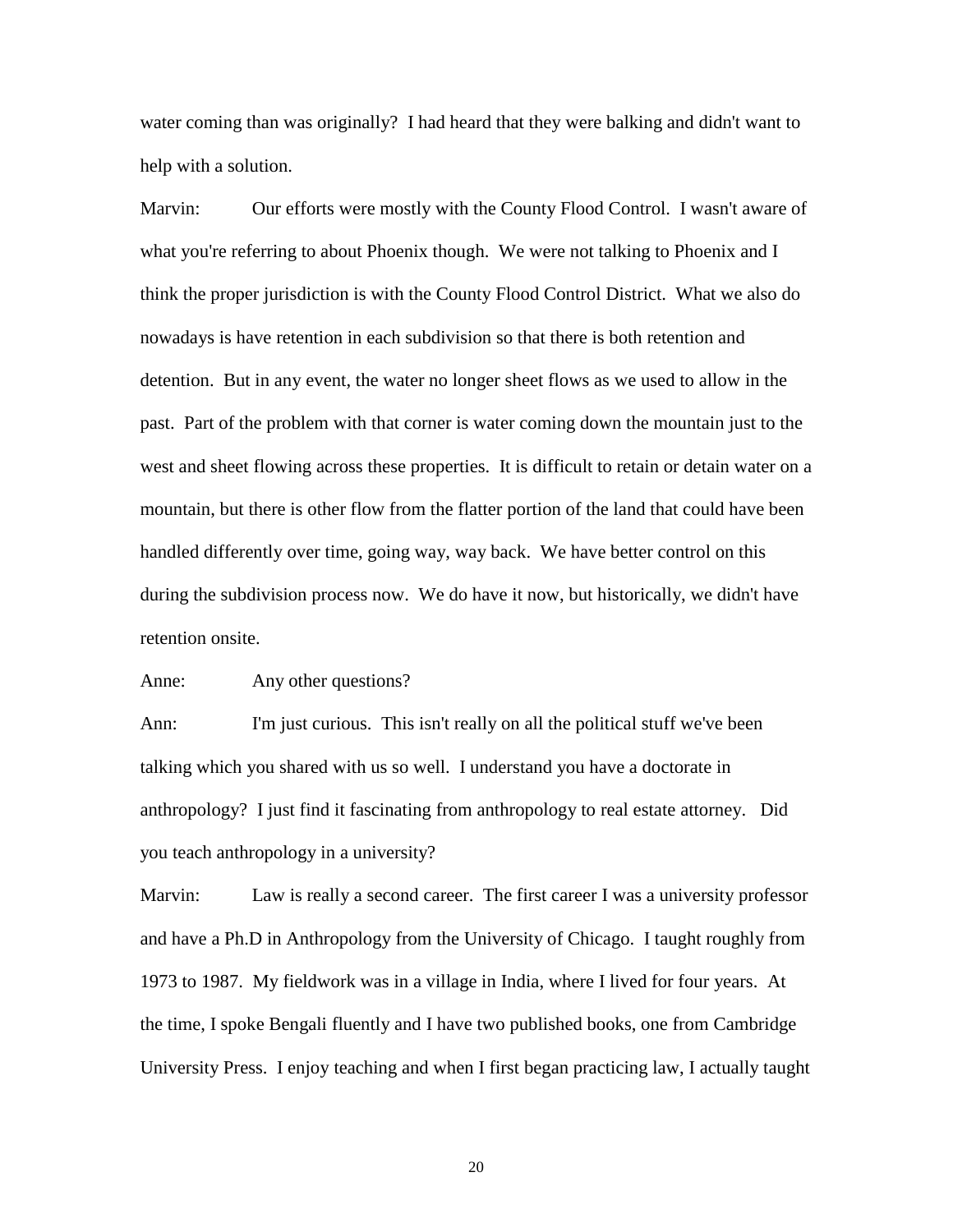at ASU in the Anthropology Department in the evening, until two jobs became too much. I enjoy teaching, but at the same time, after doing it for roughly 15 years, I wanted to expand a little. The transition was not as great as it might first appear because at that time, my focus was due processing outside of a court setting. I was teaching that course in part to law students at Harvard Law School. In that context, it wasn't too hard to get interested in law proper. I was also sponsored by the National Science Foundation to do studies on what was then called de-institutionalizing dispute processing, now called alternative forms of dispute processing. But the question was how best to settle things without going through the expense and time of formal litigation, not simply in the U.S. but around the world comparisons were made. That was prime material for the anthropologist, but you can see how easily transition to a law course.

Anne: I see it now but I didn't make the connection before your explanation. Marvin: Even as I was teaching anthropology, but focused on dispute processing, I was going to law school and have a law degree. Now I practice law full time. As I said though, when I first began practicing law, I continued teaching. Frankly, I think I gave up teaching at the time I joined the  $P\&Z$  in this Town because then there would have been three jobs.

Ann: P&Z is a full-time job, especially now that we're in a period of quite a boon for building. What particularly did you do in India? You said you spent four years there.

Marvin: I lived in a village in West Bengal by the name of Dharapur. My initial topic had to do with the caste system, and how people were linked by their behavior and other attributes. I ended up writing about dispute processing.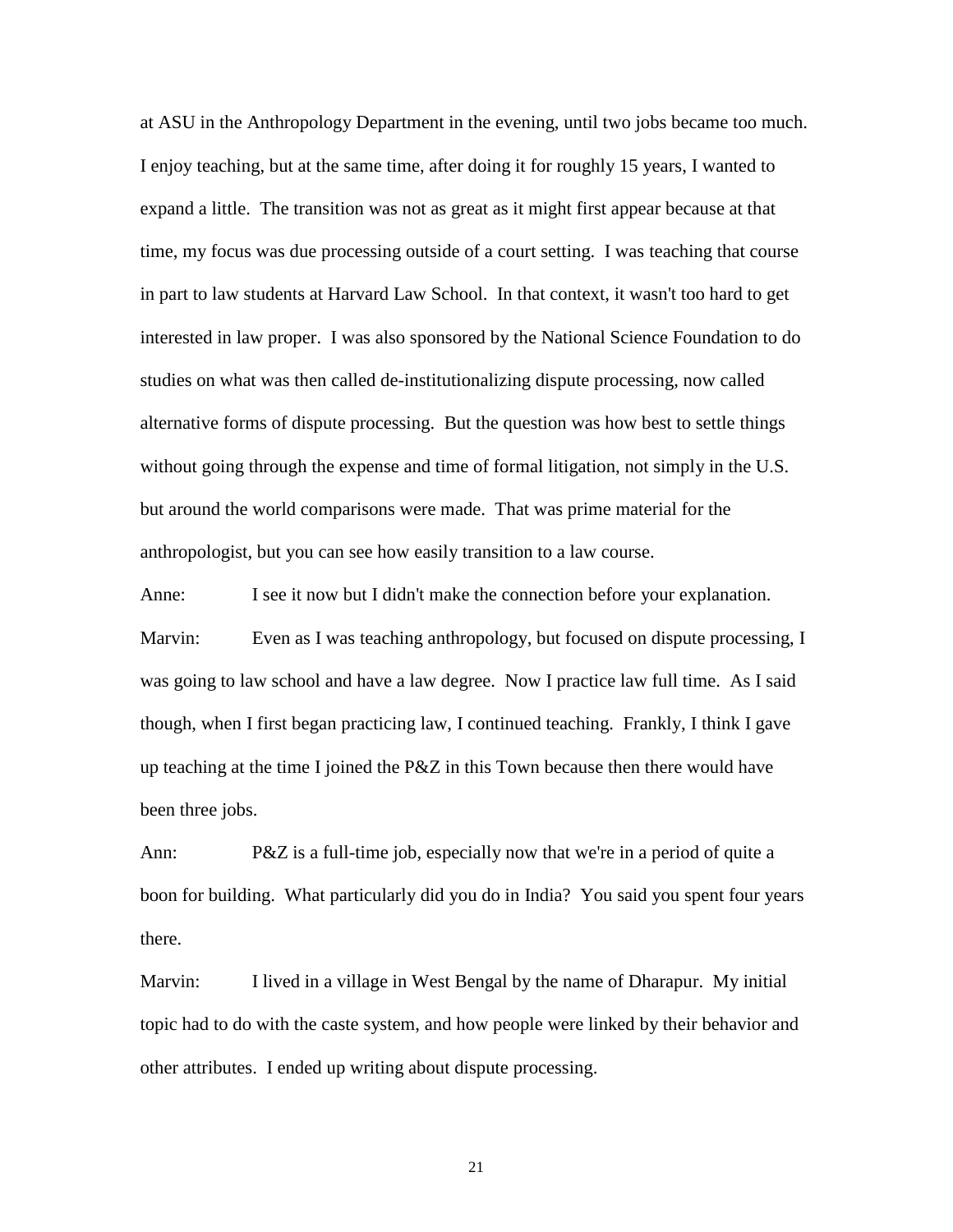Ann: Did the caste system get involved in disputes in the sense of one feeling where they are in a certain caste of getting along or not getting along with someone else of another caste in the village?

Marvin: The short answer is yes but I'm not going to expand too much. But after writing about caste, I wrote about dispute processing, and then I wrote about the extension of modern political and legal systems from Delhi and other big cities into the villages, and that was under the general heading of modernization theory. In roughly 15 years, you go from topic to topic, but for me it was always focused on India, and then to a lesser extent on Bangladesh.

Ann: What made you choose India as your concentration of study? Marvin: I went to college in the '60's. In the '60's, India was a popular destination. Many people take their third year of college and go to France, or Mexico, or places like that. I went to India. I stayed there for about 15 months.

Anne: Did you already have the language facility or did you learn it as you went? Marvin: At that time, I didn't. I was an undergraduate and I had to learn it there. Universities in India are taught in English. But when you leave the university and travel around, I picked up the local language. The neat thing that happened in that 15-month period is earning an MA degree from the University of Annamalainagar in Tamil Nadu, Madras State. Now called Tamilnadu. When I came back, I was still an undergraduate, but in India I had an MA degree. That first exposure solidified my thoughts about doing anthropology, and I went on to graduate school. But in those days, there was money to learn what were called critical languages. India was then one of those countries that was considered critical to the national interest where there was a lot support for language